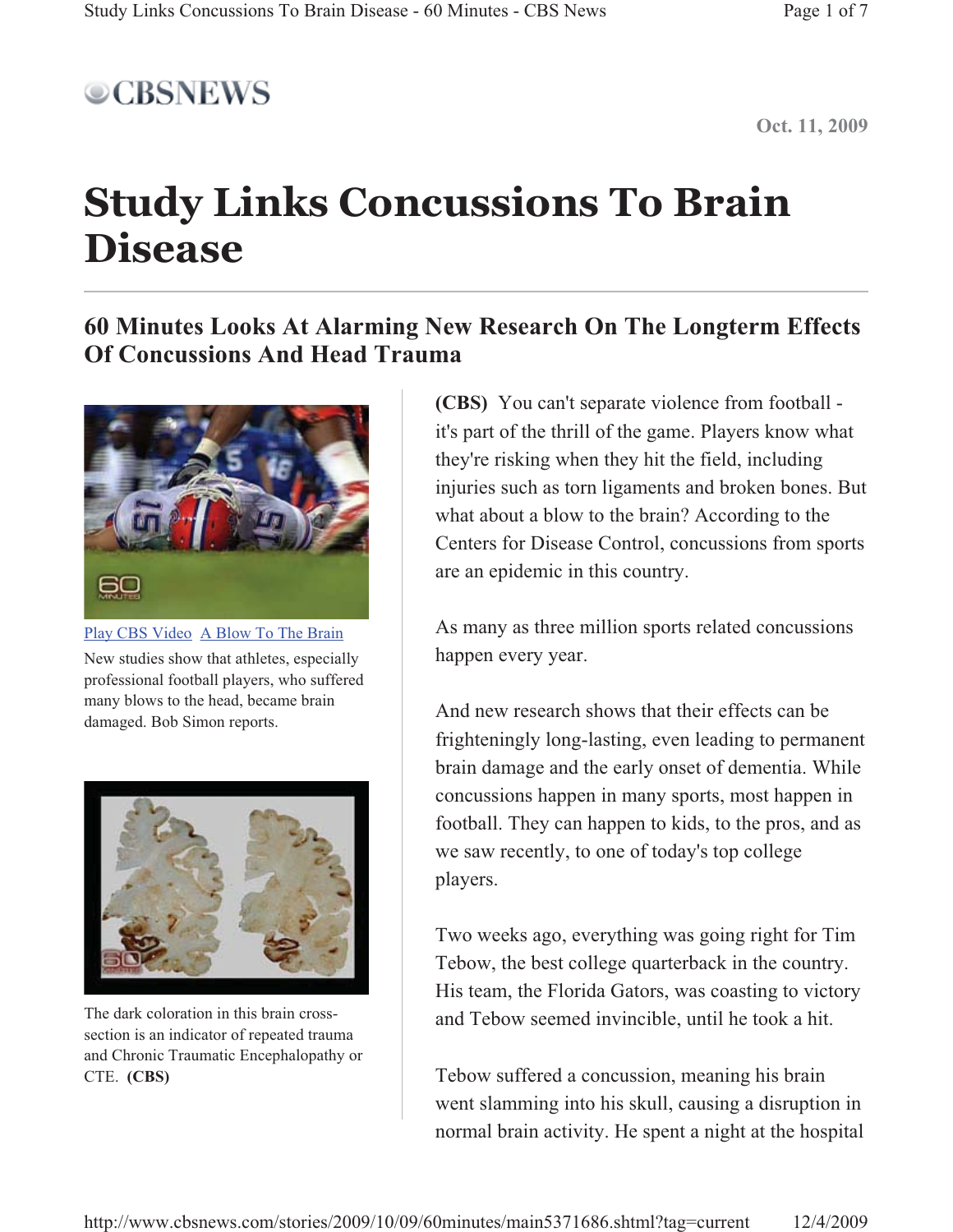and wasn't allowed back on the field for 10 days.

Multiple concussions have ended the careers of other star players, including NFL Hall of Fame quarterbacks Steve Young of the San Francisco 49ers, Troy Aikman of the Dallas Cowboys, and three-time Super Bowl champ linebacker, Ted Johnson from the New England Patriots.

Johnson was such a hard hitter, that in one play he ran into an opponent with so much power, he cracked the other guy's helmet in two.

By Johnson's own estimate, he suffered more than 50 concussions, but kept on playing even though he sometimes couldn't remember the plays and had trouble seeing.

"Lot of times, if I didn't get my vision back before the next snap, I'd have to have another linebacker call the plays. I couldn't see on the sideline. I couldn't see my defensive coordinator signaling in 'cause my vision was still blurred," Johnson told **60 Minutes correspondent Bob Simon**.

But he kept playing, suffering a concussion and getting right back onto the field. Asked why he did that, Johnson said, "Well, I didn't know any better."

"But you weren't that worried about it at the time?" Simon asked.

"I wasn't as worried as maybe I could've been if I knew what the potential risks," Johnson replied.

Much of the information about those risks has come out only recently. The University of North Carolina studied retired NFL players and found a correlation between the number of concussions and the onset of dementia and depression, something Ted Johnson was suffering from when he retired four years ago.

"I was in bed with no contact with anybody, curtains drawn. I would get up, go eat, go back to bed. That was my routine for a long, long time," Johnson said.

Asked how long, Johnson told Simon, "Close to a year and a half."

Dr. Robert Cantu, a neurosurgeon, who co-authored the University of North Carolina study, treated Johnson and says he believes Johnson is suffering from brain damage.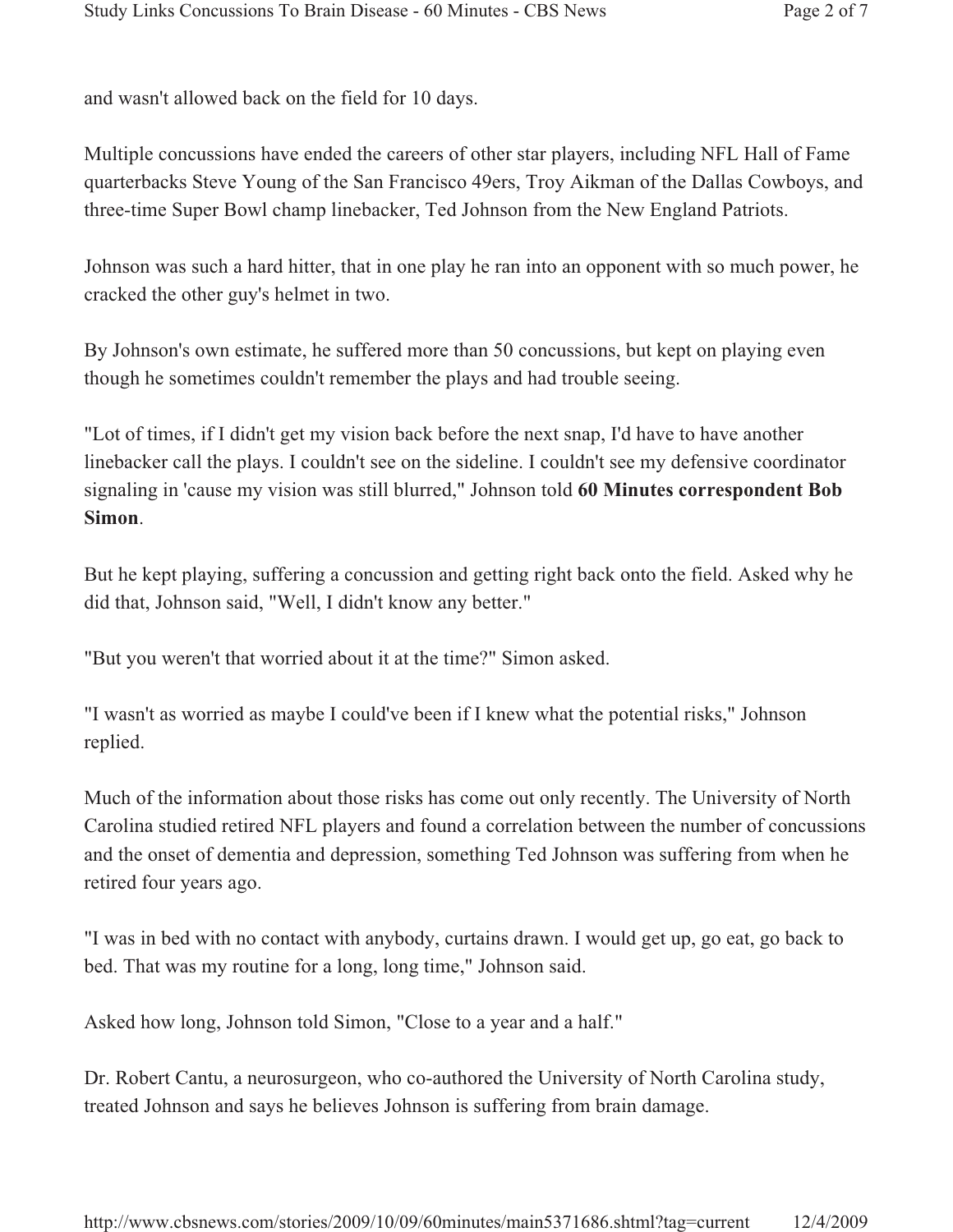"A large segment of society thinks that concussions are innocuous and everybody recovers from them, and in life is gonna be merry ever after," Dr. Cantu said.

But Cantu said that notion is not true at all.

"When pro football players collide, how great is the impact?" Simon asked.

"The impacts can be tremendous, because athletes can run almost 20 miles an hour, and their size and their weight would be equivalent to crashing a car into a brick wall going 40, 45 miles an hour," Cantu explained.

Too much of that causes brain damage you can actually see.

Dr. Ann McKee, a neuropathologist at Boston University School of Medicine, has been working on a brand new area of research on the brain that has provided physiological proof of brain disease in athletes who have suffered concussions.

A brain sample she showed to Simon was from Walter Hilgenberg, a former Minnesota Viking who died last year of Lou Gehrig's disease at age 66.

His wife donated his brain to research because he had so many severe concussions during his career.

"We do have evidence that he did have trauma to his brain," McKee explained.

Dr. McKee says slides, cross-sections of his brain, show that Hilgenberg was suffering from a devastating, degenerative brain disease, called chronic traumatic encephalopathy, or CTE. It was first seen in boxers and can only be diagnosed after death, when the brain is dissected.

## **Continued**

- $\bullet$  1
- $\bullet$  2
- $\bullet$  3
- $\bullet$  4
- Next